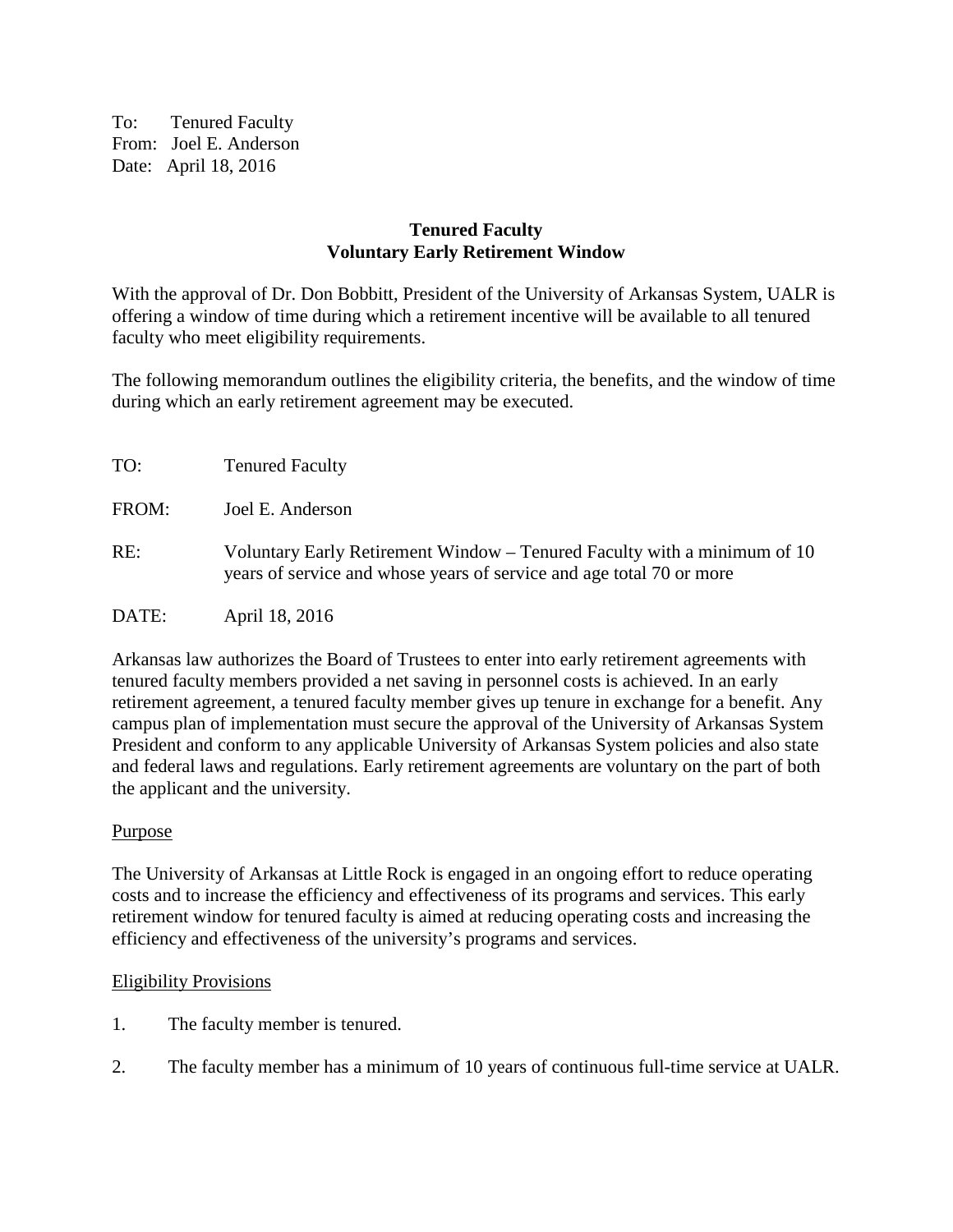3. The faculty member's age plus years of service total 70 or higher.

The faculty member's age and years of service will be the age and years of service on the effective date of retirement.

In determining years of service, fractions of years half or more will be rounded up and fractions of years less than half will be rounded down. For nine-month tenured faculty, one academic semester is half a year, and for 12 month tenured faculty, six months is half a year.

4. Tenured faculty who are receiving long-term disability insurance benefits or workers compensation are not eligible to participate in the early retirement program.

## Benefit

Tenured faculty with nine month appointments who meet the eligibility requirements stated above will receive a cash benefit equal to half of their Academic Year 2015-16 salary, exclusive of other compensation or enhancements. Tenured faculty with twelve month appointments who meet the eligibility requirements stated above will receive a cash benefit equal to half of their annual 2015-2016 salary, exclusive of other compensation or enhancements. The cash benefit, subject to withholding, will be disbursed on August 31, 2016, regardless of retirement date. Faculty will have the option of having a portion of the dollars contributed directly to the university approved retirement plans, TIAA-CREF or Fidelity, on August 31, 2016, and the remainder on January 15, 2017, subject to any limits of applicable law.

*Note*: Nine-month faculty prepay health insurance premiums for the summer months.

As with all early retirement packages and in light of Arkansas law, savings over seven years must be shown on the worksheet that accompanies the application.

# Window of Opportunity; Application Deadline

A tenured faculty member may retire effective on either June 30, if he/she is a 12 month tenured faculty or August 15, 2016 for 9 month faculty.

The faculty member seeking an early retirement agreement must submit a written application to the Office of the Provost by May 2, 2016.

## Right to Shorten or End Availability Period

The university reserves the right to shorten or to close the window of opportunity at any time if continuation is judged inconsistent with university interests or program stability.